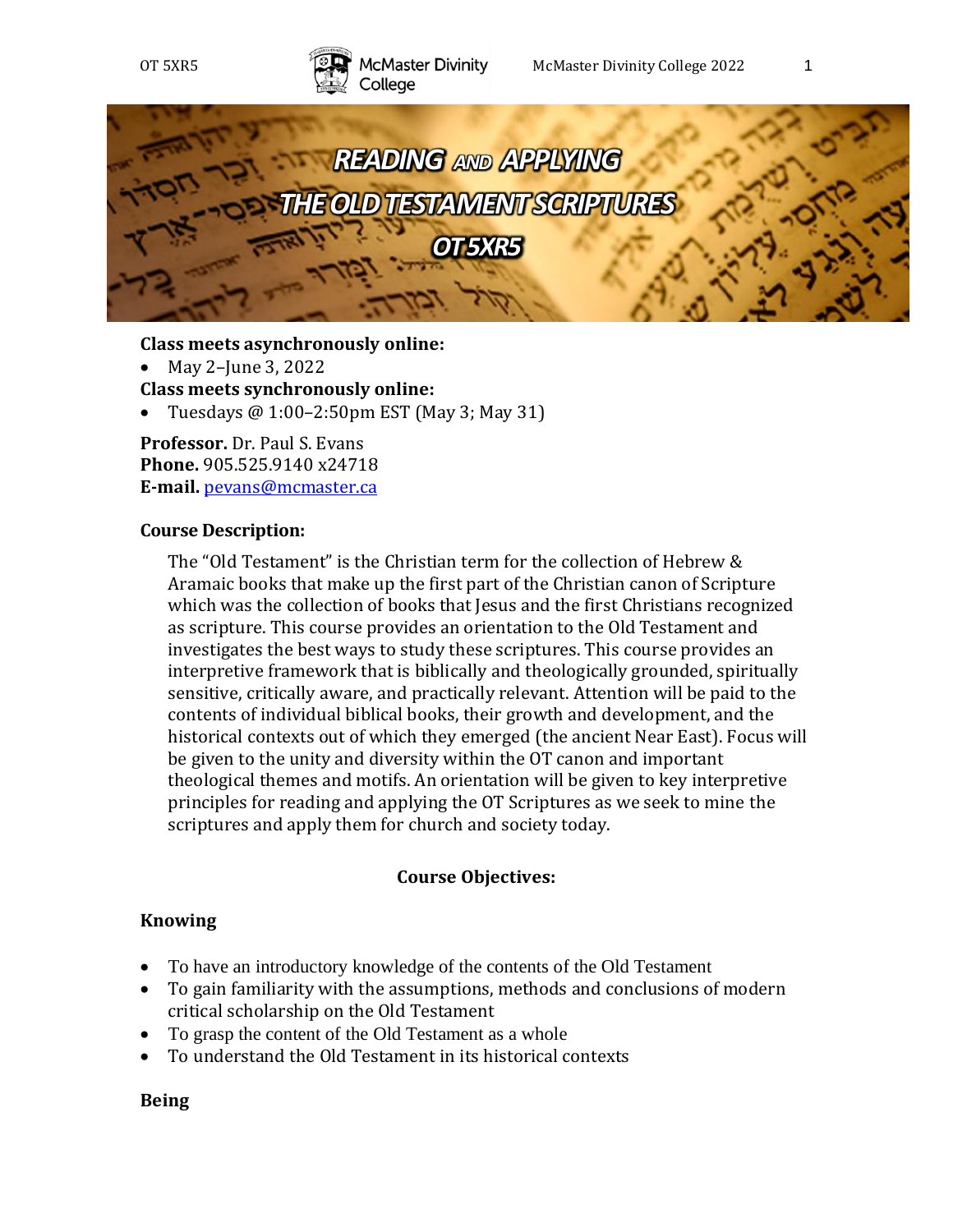**Dominion** and dynasty

- To embrace the contemporary relevance of the Old Testament scriptures for the Church today
- To grow closer to God through study of his Word
- To be changed through encountering the Old Testament scriptures

### **Doing**

- To be able to interpret the different genres found in the Old Testament
- To be able to articulate the big picture story of the Old Testament
- To be able to apply the message of Old Testament texts to contemporary audiences

### **Required Textbooks:**



Hess, Richard S. *The Old Testament: A Historical, Theological, and Critical Introduction*. Grand Rapids, MI: Baker Academic, 2016.

Stephen G. Dempster. *Dominion and Dynasty: A Biblical Theology of the Hebrew Bible*. New Studies in Biblical Theology 15. Downers Grove, Ill.: InterVarsity Press, 2003.

### **Textbook Purchase:**

All required textbooks for this class are available from the College's book service, READ On Bookstore, Room 145, McMaster Divinity College. Texts may be purchased on the first day of class. For advance purchase, you may contact READ On Bookstore, 5 International Blvd, Etobicoke, Ontario M9W 6H3: phone 416.620.2934; fax 416.622.2308; email [books@readon.ca.](mailto:books@readon.ca) Other book services may also carry the texts.

# **Course Requirements**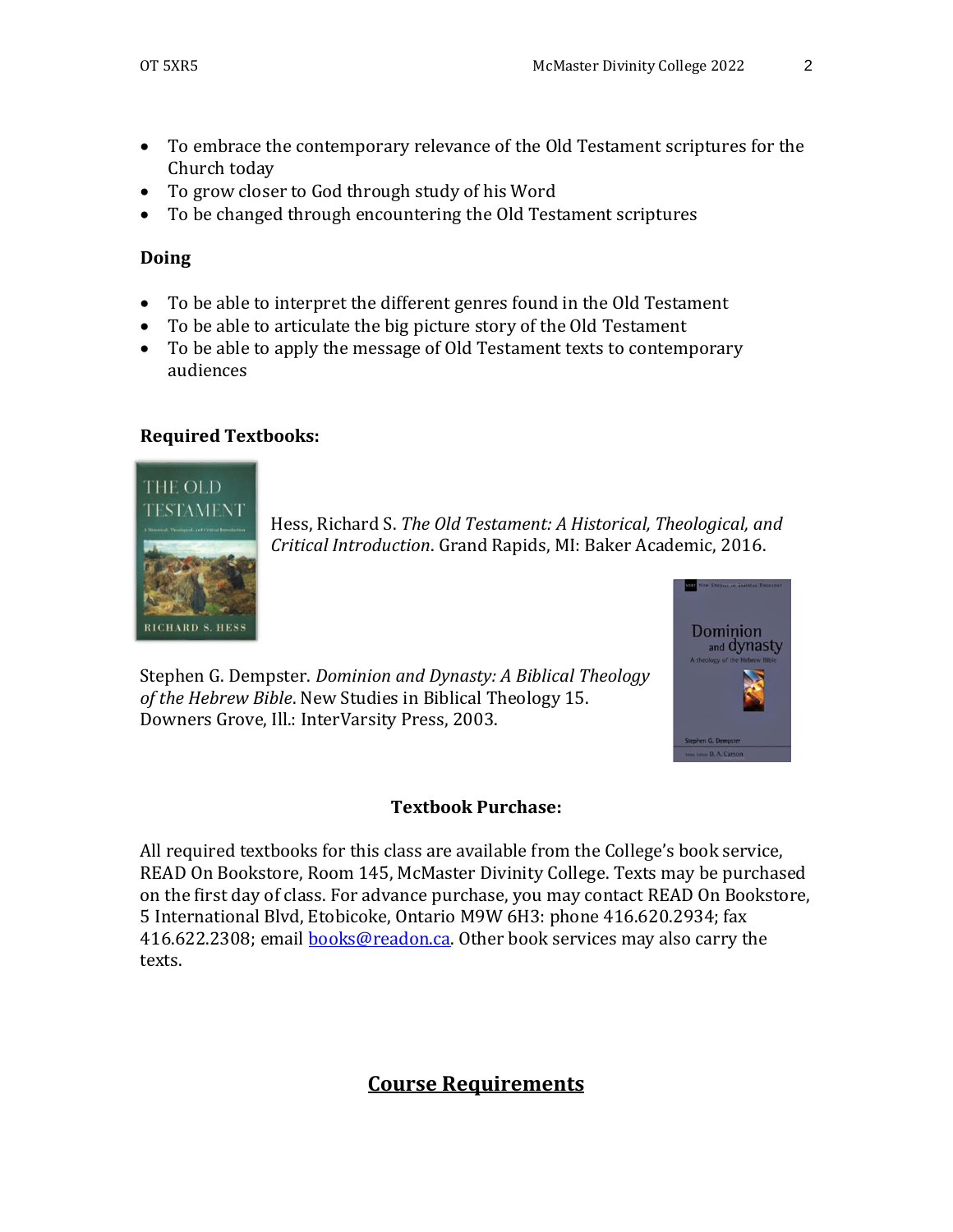# **I. Synchronous Classroom Experiences (via Zoom conferencing app)**

Participation in synchronous classroom experiences is an assumed foundation for this course (like class attendance) if a student fails to participate their final mark will be reduced by one full letter grade (so A becomes B, A- becomes B-).

*Successful classroom experiences depend on student commitment commensurate as how it would be in a face-to-face experience. Just as in a normal physical classroom experience, students are encouraged to take notes, participate in discussion through asking and answering questions, and wear appropriate attire. As much as is possible students should join the Zoom class in a quiet place where you will not be interrupted. Please have your video turned on whenever possible. It is best practice to mute your microphone except for when you are intending to speak to the class. Students are encouraged to use digital virtual backgrounds if desired. Tasteful backgrounds can help with the issues of privacy, equity, and prevent distractions for others in the class (e.g., in the case of a family member walking in the background of your video).* \*\*\*A link to participate via Zoom will be posted in an announcement on Avenue to Learn each week we meet.

## **1. Tuesday May 3 at 1:00–2:50pm EST**

Class will meet virtually via Zoom. Our time together will include introductions and an overview of the class.

### **2. Tuesday May 31 at 1:00–2:50pm EST**

Class will meet virtually via Zoom. In our time together we will share our reflections on course materials

# **2. Asynchronous** *Class Discussions-* **35% (May 2 – June 3)**

Most of the class will take place asynchronously online on the Avenue to Learn course website. Each week students will participate in the online discussion by **posting** responses to **two** discussion questions at the beginning of a week (Sun-Tues). As well, to further the online discussion all students must **respond** to minimum **two posts** every week. Since initial posts will be online in the first part of the week, there will adequate time for all students to respond to posts in a timely manner.

Posts will involve student reflection on questions raised by the biblical text, the textbooks, or lecture videos for the week.

# **3. Annotated Bibliography - 25% - Due June 15, 2022**

• The student will develop an annotated bibliography of approximately 15-20 resources (4000 pages) related to Reading and Applying the OT and write a 100-150 word annotation for each one. The required texts for the course can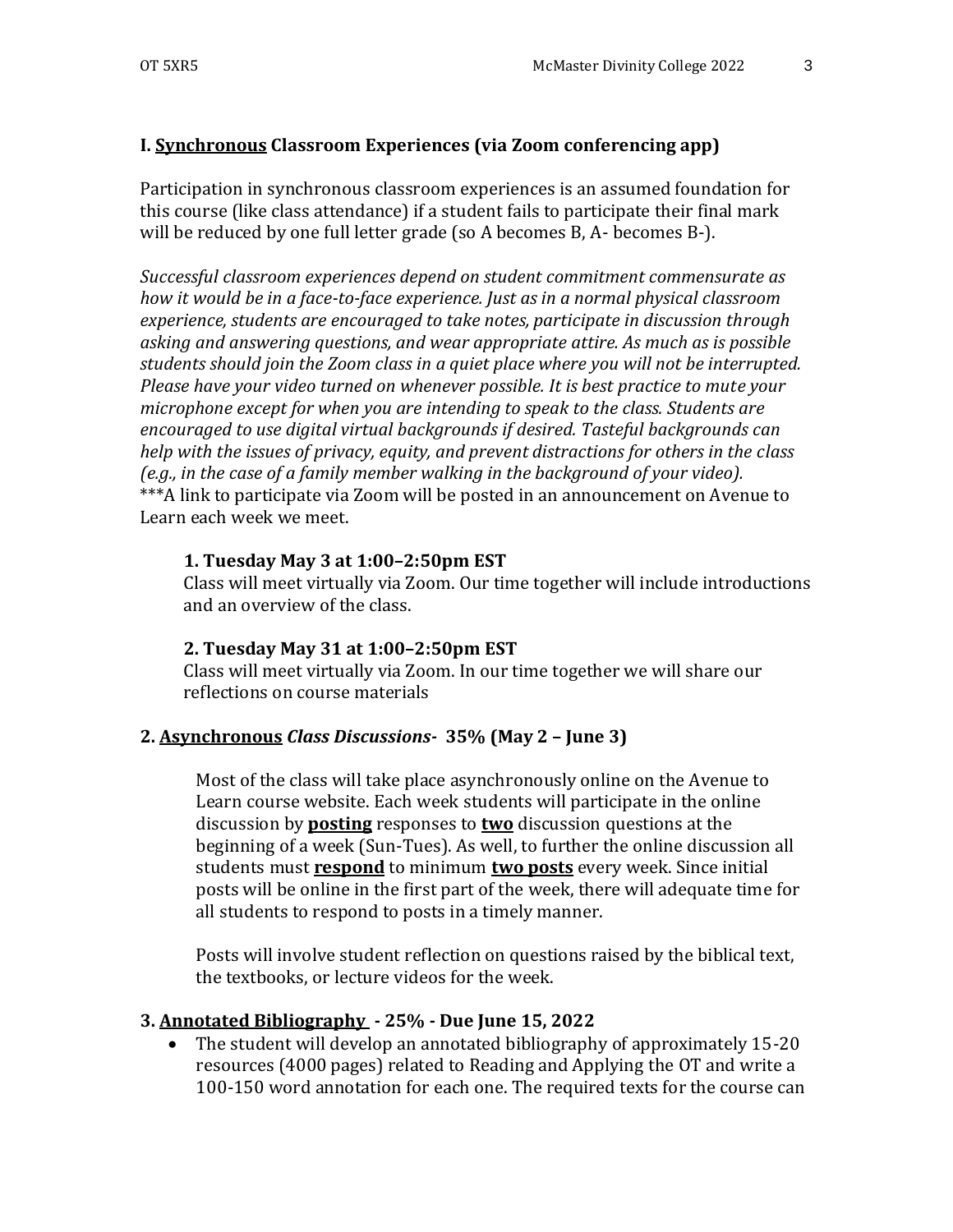be included as part of the book list. This assignment will be approximately 2,000 words..

### **4. Research Paper: 40% - Due June 15, 2022**

Students will select an aspect of applying the Old Testament that is relevant for their own DPT research and write a research paper. The paper should include four key sections. First a brief, but clear explanation of how the paper is rooted in a Practice Led-research approach, second an exploration of the challenges and problems that provoke this study (i.e. why does this ministry practice need to be addressed? What are the problems that you want to identify?) Third, a consideration of a foundational theology of the practice of ministry under consideration in this course and a deep consideration of how new approaches to this practice can be employed in helping to address and improve ministry practice in this area. Fourth some reflection on the application of these ideas to the student's own ministry context (both in terms of the local church and also their ministry beyond the local church).

#### **College Style for Submission of Written Work**

All stylistic considerations (including but not limited to questions of formatting, footnotes, and bibliographic references) must conform to the McMaster Divinity College Style Guidelines for Essays and Theses

<https://mcmasterdivinity.ca/resources-forms/mdc-style-guide/>Failure to observe appropriate form will result in grade reductions.

All papers to be submitted in PDF format only. Upload the PDF file to the appropriate assignments folder on Avenue to Learn. Include your last name in the file name of your attachment (e.g., evans.researchpaper.pdf). To avoid late marks papers must be received before the end of the calendar day on which they are due (i.e., before midnight EST).

#### **Policy Concerning Late Papers**

Extensions for papers will not be given except in very exceptional circumstances. (serious illness, family crises, etc.). Busy-ness, computer problems etc. are not legitimate reasons to grant extensions and in the interests of fairness any request for extensions will take into account the entire class. Late assignments will be docked at the rate of 2% per day for the first 7 days (including weekends) and 4% per day after that. All assignments must be received by June 15, 2022 in order to avoid a failing grade in the class. Late assignments receive no critical feedback.

#### **Gender Inclusive Language:**

McMaster Divinity College uses inclusive language for human beings in worship services, student written materials, and all its publications. It is expected that inclusive language will be used in chapel services and all MDC assignments. In reference to biblical texts, the integrity of the original expressions and the names of God should be respected, but you will need to use gender-inclusive language for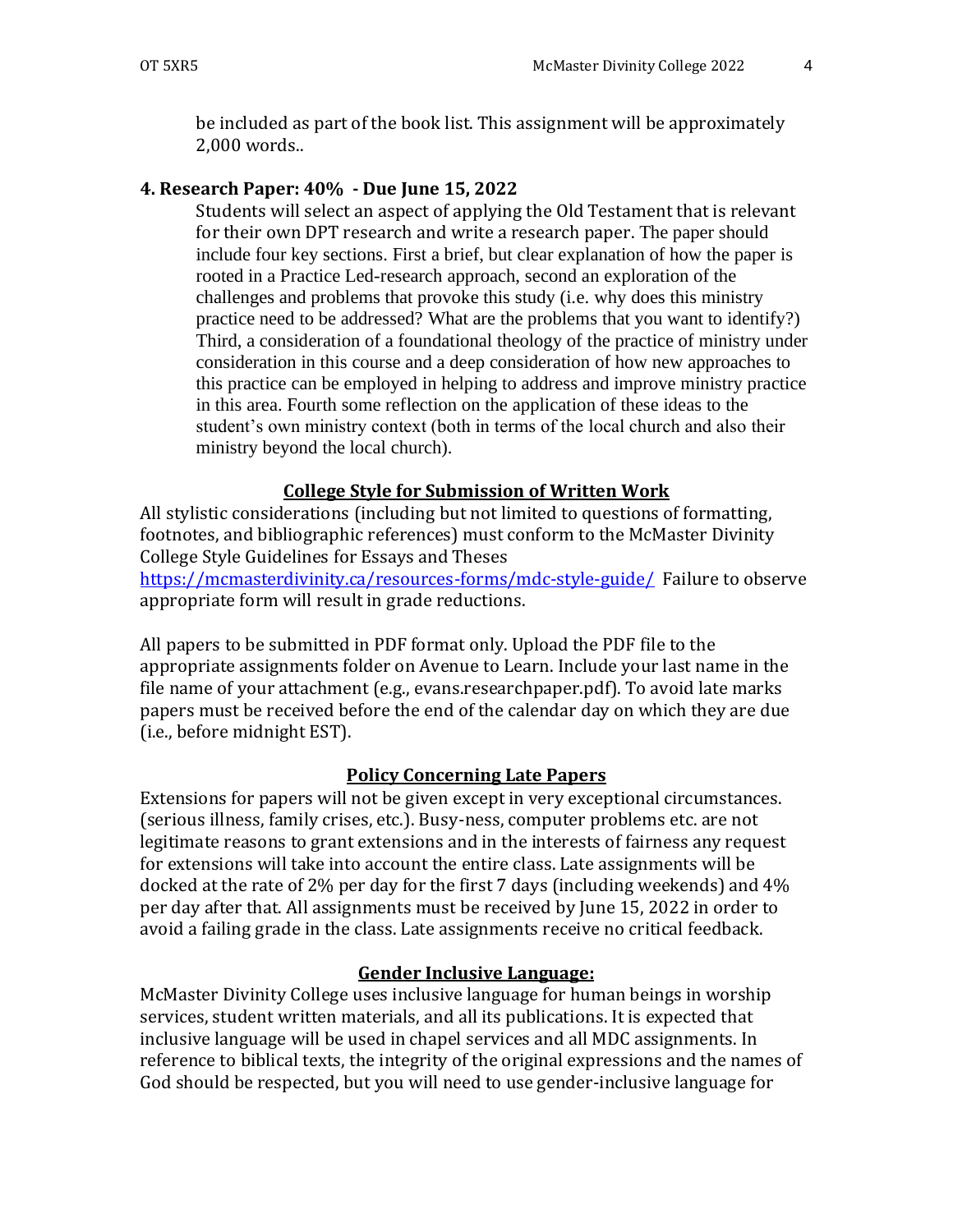humans, and you will need to quote from a gender-inclusive version such as the following: NRSV (1989), NCV (1991), TEV/GNB/GNT (1992), CEV (1995), NLT (1996), TNIV (2005), and the Common English Bible (CEB 2011).

### **Academic Honesty:**

Academic dishonesty is a serious offence that may take any number of forms, including plagiarism, the submission of work that is not one's own or for which previous credit has been obtained, and/or unauthorized collaboration with other students. Academic dishonesty can result in severe consequences, e.g., failure of the assignment, failure of the course, a notation on one's academic transcript, and/or suspension or expulsion from the College.

Students are responsible for understanding what constitutes academic dishonesty. Please refer to the Divinity College Statement on Academic Honesty  $\sim$ <https://mcmasterdivinity.ca/rules-regulations/>

| <b>Wk</b>      | <b>Date</b>       | <b>Classroom Experiences</b>                                                   | Content                                                      | <b>Discussion</b>                                                                  |
|----------------|-------------------|--------------------------------------------------------------------------------|--------------------------------------------------------------|------------------------------------------------------------------------------------|
| $\mathbf{1}$   | May 2-17          | May $3 -$ Zoom Meeting: $1:00 -$                                               | Intro to the Course:                                         | <b>Topics</b>                                                                      |
|                |                   | $2:50pm$ EST                                                                   | OT as Scripture 101                                          |                                                                                    |
| 2              | May 8-14          | Avenue to Learn<br>asynchronous discussions of<br>readings and lecture video   | Torah: Understanding<br>Israel's Law & Covenant<br>for today | Misogynist laws?<br>Inhumane<br>punishments!<br><b>Sacred Promises</b>             |
| 3              | May 15-<br>May 21 | x Avenue to Learn<br>asynchronous discussions of<br>readings and lecture video | Prophets: Providing<br>Perspective and Purpose               | Tall Tales?<br><b>Violent Battles!</b><br>God's Kingdom                            |
| $\overline{4}$ | May 22-28         | Avenue to Learn<br>asynchronous discussions of<br>readings and lecture video   | Prophets: Predicting,<br>Pronouncing & Resisting             | Difficult<br>Prophecies?<br>Not about Jesus?<br>All about Jesus!                   |
| $\overline{5}$ | May 29-<br>June 3 | May 31 - Zoom Meeting: 1:00-<br>$2:50pm$ EST                                   | Writings: Worship,<br>Wisdom & Real Life                     | <b>Cursing Enemies?</b><br><b>Prosperity Gospel?</b><br>Pessimistic<br>Scriptures? |

# **Class Schedule**

**Disclaimer**: This syllabus is the property of the instructor and is prepared with currently available information. The instructor reserves the right to make changes and revisions up to and including the first day of class.

*Students are advised to retain this syllabus for their records.*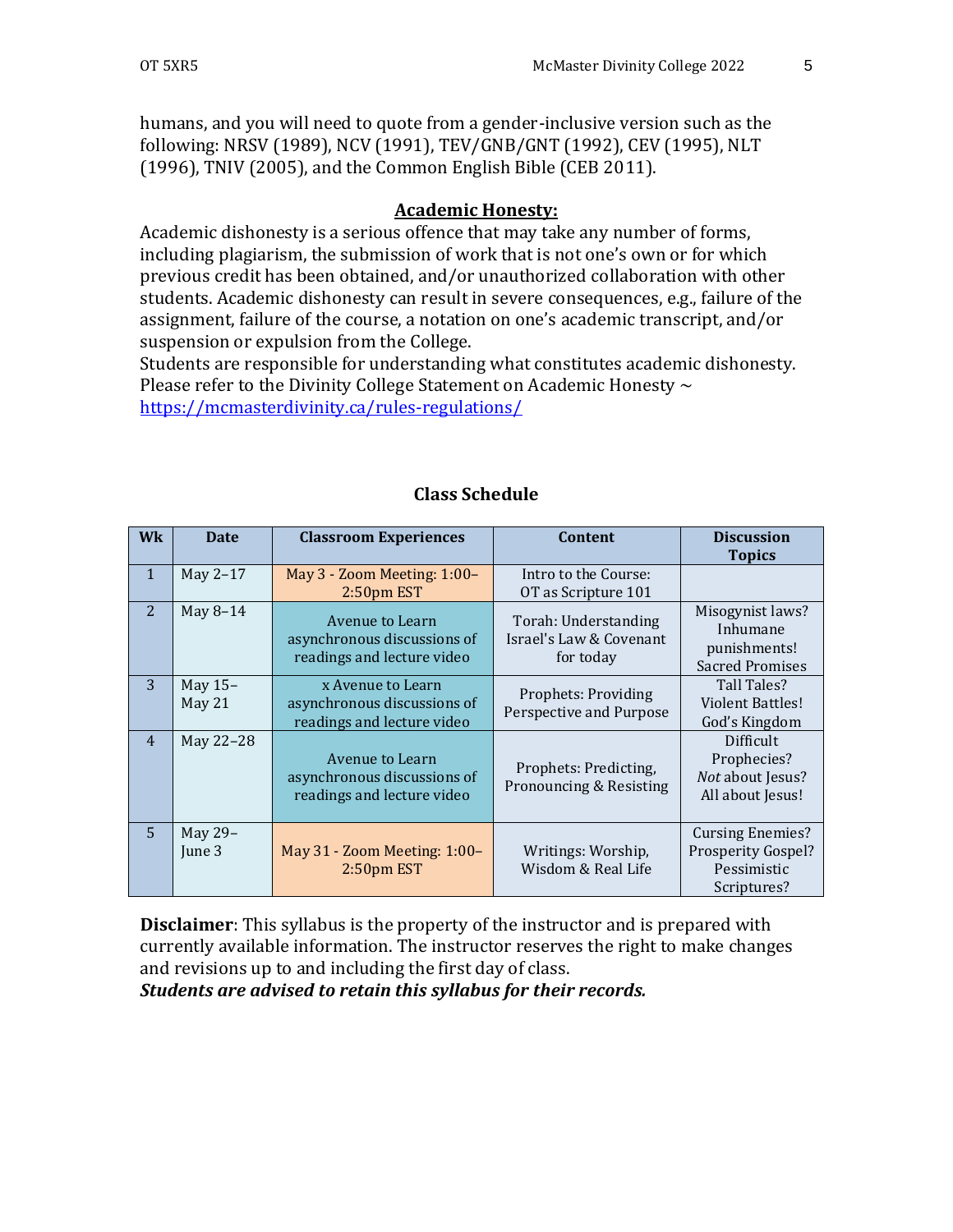# **MAJOR ASSIGNMENT EVALUATION**

**I.** The following items are rated according to this scale: 1 = inadequate; 2 = adequate;

 $3 = \text{good}$ ;  $4 = \text{very good}$ ;  $5 = \text{superior}$ .

| Bibliographic consciousness                   | 1 2 3 4 5 |
|-----------------------------------------------|-----------|
| Range and Use of Sources                      | 1 2 3 4 5 |
| Clarity in Defining Issues                    | 1 2 3 4 5 |
| <b>Strength of Argument</b>                   | 1 2 3 4 5 |
| <b>Awareness of Exegetical Issues</b>         | 1 2 3 4 5 |
| <b>Accuracy of Data and Assertions</b>        | 1 2 3 4 5 |
| Analysis / Critical Thinking                  | 1 2 3 4 5 |
| Introduction (Thesis Statement / Clear Issue) | 1 2 3 4 5 |
| Development of Thesis (focus)                 | 1 2 3 4 5 |
| Style (awkward, wordy, repetitive) 1 2 3 4 5  |           |
| Organization/coherence of ideas               | 1 2 3 4 5 |
| Grammar/Spelling                              | 1 2 3 4 5 |
| Neatness/Presentation                         | 1 2 3 4 5 |
|                                               |           |

§ Note: this is a simple evaluation tool to assist in paper assessment. The categories are not weighted equally, and thus are not added together or averaged to calculate your grade.

# **II. The following need attention if so indicated**

| $\Box$ Use inclusive language                 | $\Box$ The paper is too long/too short     |
|-----------------------------------------------|--------------------------------------------|
| $\Box$ Write a unified essay                  | $\Box$ Edit your paper more thoroughly     |
| $\Box$ Line spacing, Font size, Margins, Page | $\Box$ The paper needs balance             |
| numbers etc. need attention                   |                                            |
| $\Box$ Cite primary resources correctly/      | $\Box$ Cite secondary resources correctly/ |
| consistently (e.g., 1 Kgs 18:1; etc.)         | consistently                               |

III. Comments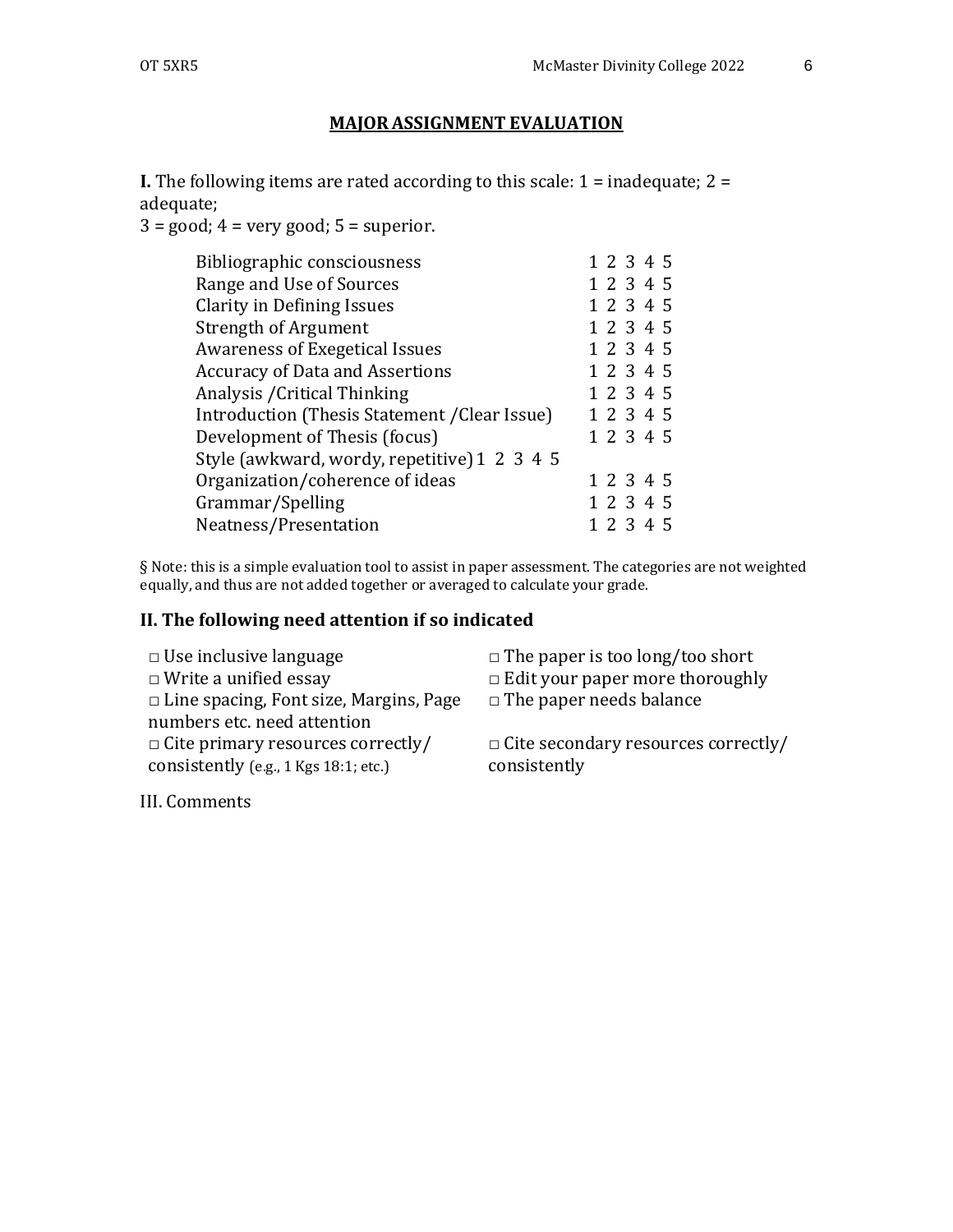#### **Bibliography**

- Alexander, T. D. . *From Paradise to the Promised Land: An Introduction to the Pentateuch.* Grand Rapids: Baker Academic, 2002.
- Bandstra, Barry L. *Reading the Old Testament : an introduction to the Hebrew Bible*. 3rd ed. Belmont, CA: Thomson/Wadsworth, 2004.
- Bruce C. Birch, et al. *A Theological Introduction to the Old Testament*. Nashville: Abingdon Press, 2005.
- Brueggemann, Walter. *Old Testament theology: an introduction*. Library of biblical theology. Nashville, TN: Abingdon Press, 2008.
- Brueggemann, Walter, and Tod Linafelt. *An introduction to the Old Testament: the canon and Christian imagination*. 2nd ed. Louisville, Ky.: Westminster John Knox Press, 2012.
- Carr, David McLain. *An introduction to the Old Testament: sacred texts and imperial contexts of the Hebrew Bible*. Chichester, West Sussex, U.K. ; Malden, MA: Wiley-Blackwell, 2010.
- Ceresko, Anthony R. *Introduction to Old Testament wisdom: a spirituality of liberation*. Maryknoll, NY: Orbis Books, 1999.
- Childs, Brevard S. *Introduction to the Old Testament as Scripture*. 1st American ed. Philadelphia: Fortress Press, 1979.
- Coogan, Michael David, and Michael David Coogan. *A brief introduction to the Old Testament : the Hebrew Bible in its context*. New York: Oxford University Press, 2009.
- Driver, S. R. *An Introduction to the Literature of the Old Testament*. International Theological Library Edinburgh: T&T Clark, 1905.
- Eissfeldt, Otto. *The Old Testament, an introduction : including the Apocrypha and Pseudepigrapha, and also the works of similar type from Qumran : the history of the formation of the Old Testament*. Oxford: Blackwell, 1965.
- Haynes, Stephen R., and Steven L. McKenzie. *To each its own meaning: an introduction to biblical criticisms and their application*. 1st ed. Louisville, Ky.: Westminster/John Knox Press, 1993.
- Hess, Richard S. *The Old Testament: a historical, theological, and critical introduction*. Grand Rapids, Michigan: Baker Academic, a division of Baker Publishing Group, 2016.